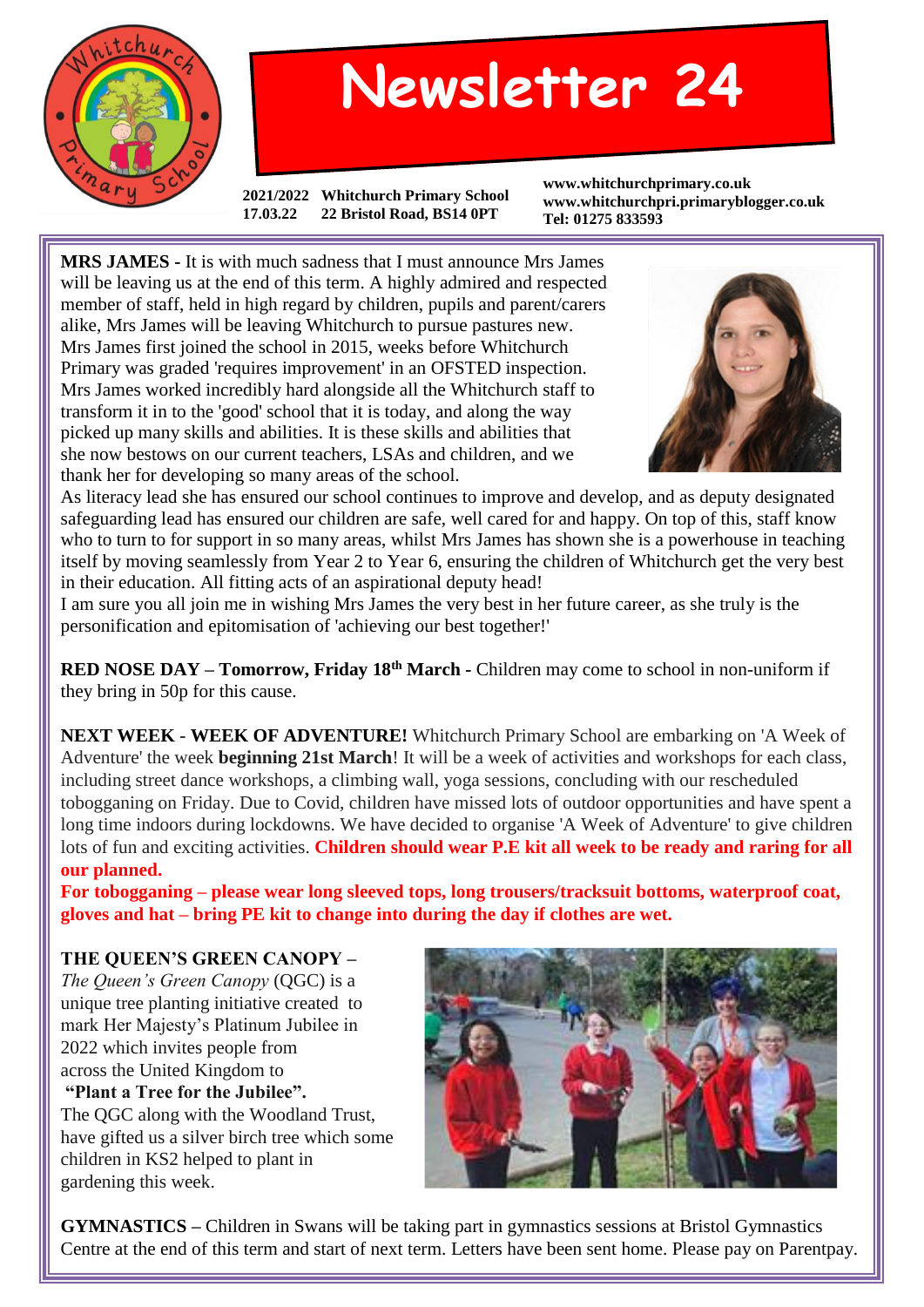**PARENT'S EVENING** — Parent's evening will take place on Monday 4<sup>th</sup> and Tuesday 5<sup>th</sup> April – Parrots will take place on Tuesday 5<sup>th</sup> and Wednesday 6<sup>th</sup>. Text invites have been sent out today, please contact the office if you have problems booking.

## **FRIENDS OF WHITCHURCH PRIMARY – BREAK THE RULES FOR APRIL FOOLS - 1st April**

For a £1 donation, children can break as many rules from the poster as they wish.

**EASTER DISCO - 7th April** £2 per child. Reception and KS1 4-5pm with Easter Bonnet parade. KS2 5-6pm with Easter hunt. Please advise a member of the PTA when buying your ticket if your child has a dietary requirement regarding chocolate eg - dairy free, diabetic etc. Tickets will be available nearer the time.

**WELL DONE!** Congratulations to Alfie in Puffins for winning an award at his rugby club, Bristol Harlequins!



 $c<sub>2</sub>$ 7th April R/KS1 4-5pm includes Easter bonnet parade